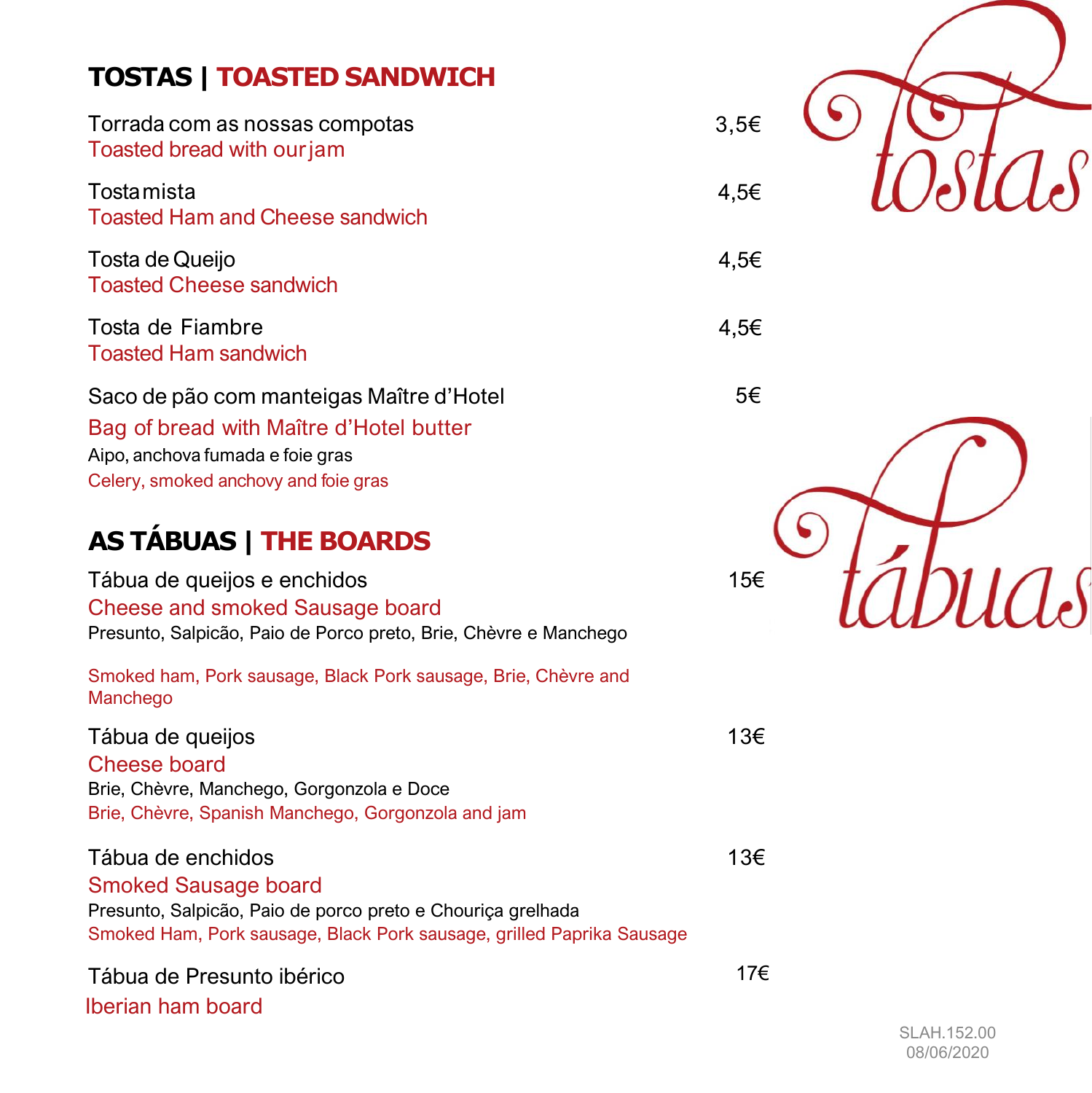

# **SALADAS | SALADS**

Salada caprese | Caprese salad

Tomate, mozzarela búfala, rúcula, molho pesto e redução de balsâmico Tomato, buffalo mozzarella, rocket, pesto sauce and balsamic reduction

#### Salada César | Caesar salad

Frango grelhado, alface romana, croutons, parmesão e molho César Grilled chicken, romaine lettuce, croutons, parmesan cheese and Caesar sauce

#### Salada mista | Mixed salad

Mistos de alface, rúcula, espargos, tomate cherry, cebola roxa, pepino, cogumelos grelhados, alcachofra e vinagrete balsâmico Mixed lettuce, rocket, asparagus, cherry tomato, purple onion, cucumber, grilled mushrooms, artichoke and balsamic vinaigrette

## **PRATOS QUENTES | HOT DISHES**

Sopa do dia Soup of the day

Linguini nero com lulas Squid Ink linguini with Squid

Risoto de Alheira e Grelos Turnip tops and Portuguese meat and bread sausage risotto 9€

9€

7€



SLAH.152.00 08/06/2020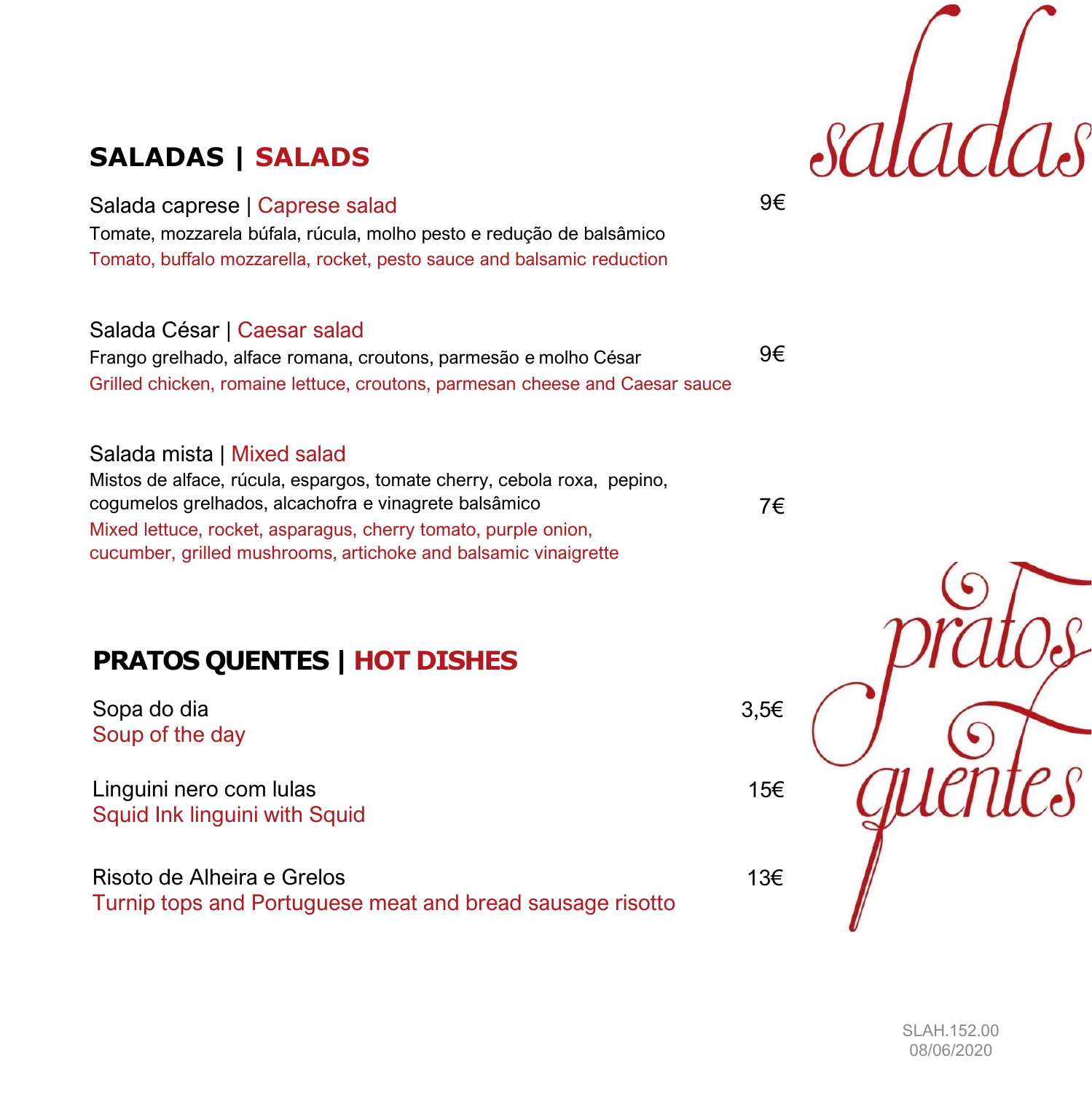# **HAMBURGUERS | SANDWICH**

| Classic burguer                                                                                                                                         | 15€ |
|---------------------------------------------------------------------------------------------------------------------------------------------------------|-----|
| Tomate, Alface romana, Cornichon, Bacon e Queijo cheddar<br>Tomato, Lettuce, Cornichon, Bacon and Cheddar cheese                                        |     |
| Chicken burguer                                                                                                                                         | 12€ |
| Tomate, Alface romana, Cornichon, Queijo flamengo, maionese de Alho                                                                                     |     |
| Tomato, Lettuce, Cornichon, Flemish cheese, Garlic mayonnaise                                                                                           |     |
| Sandwich club   Club sandwich                                                                                                                           | 10€ |
| Alface romana, Tomate, Frango grelhado, Maionese, Ovo cozido, Bacon grelhado<br>Lettuce, Tomato, grilled Chicken, Mayonnaise, boiled Egg, grilled Bacon |     |
| Bife do lombo em bolo do caco<br>Beef steak on "bolo do caco"                                                                                           | 16€ |
| Bolo do caco, bife do lombo, queijo, fiambre e manteiga de alho<br>Madeira Bolo do Caco bread, beef steak, cheese, ham and garlic butter                |     |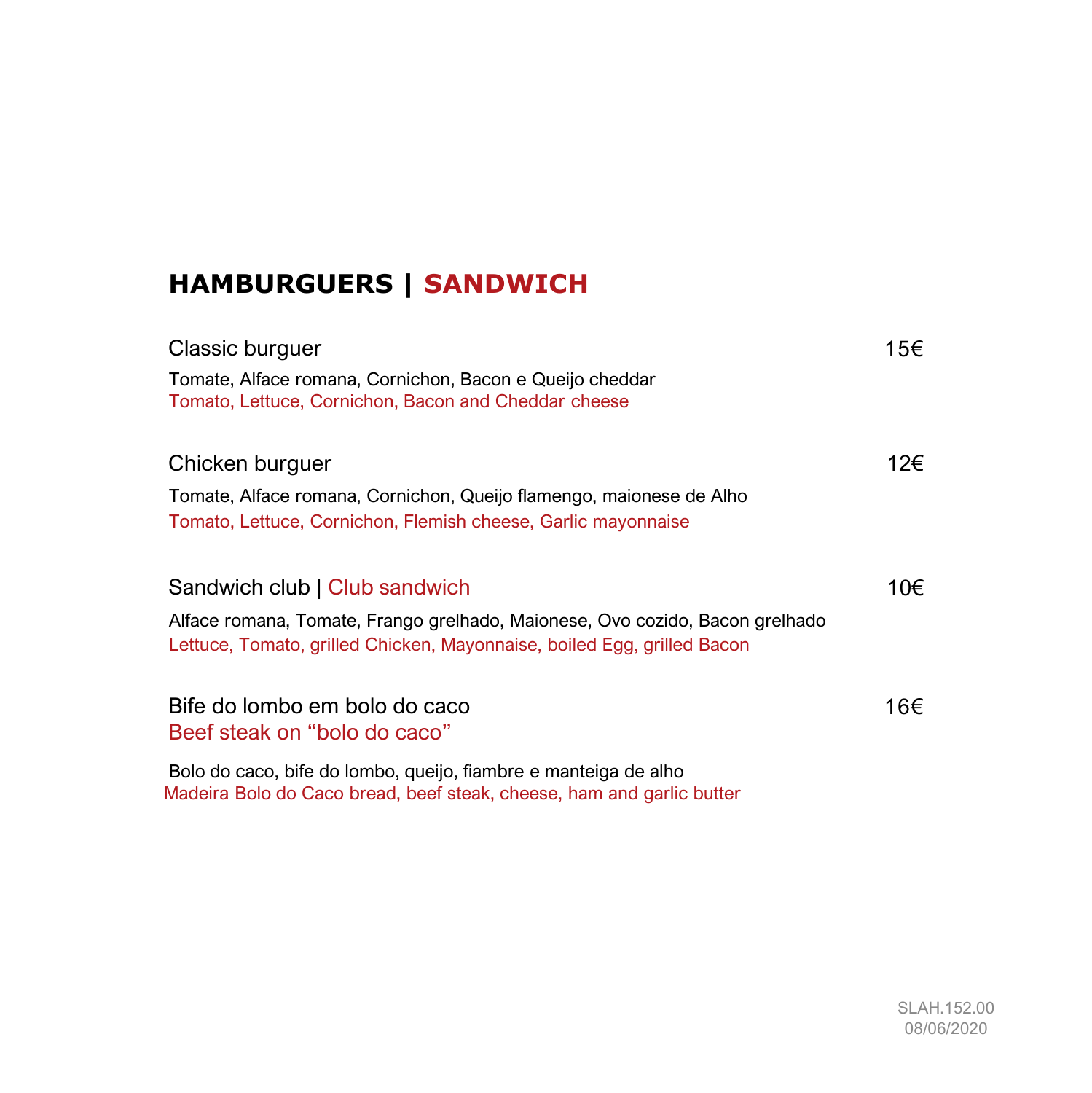

## **SOBREMESA | DESSERT**

| Marquise de Chocolate e Frutos secos<br>Chocolate and Nuts marquise                                                                                                                       | 5€ |
|-------------------------------------------------------------------------------------------------------------------------------------------------------------------------------------------|----|
| Panacota de Baunilha com sorvete de Morango<br>Vanilla Panna cotta with Strawberry ice cream                                                                                              | 5€ |
| Cheesecake de Maracujá<br><b>Passion fruit Cheesecake</b>                                                                                                                                 | 5€ |
| Fruta laminada<br><b>Sliced Fruit</b>                                                                                                                                                     | 3€ |
| Gelados artesanais<br>Artisan ice creams<br>Morango, aunilha, chocolate, frutos vermelhos, avelã, queijo da Serra<br>Strawberry, vanilla, chocolate, red fruits, hazelnut, "Serra" cheese | 4€ |
| Sorvets artesanais<br><b>Artisan sorbets</b><br>Morango, lima hortelã, ananás<br>Strawberry, mint lime, pineapple                                                                         | 4€ |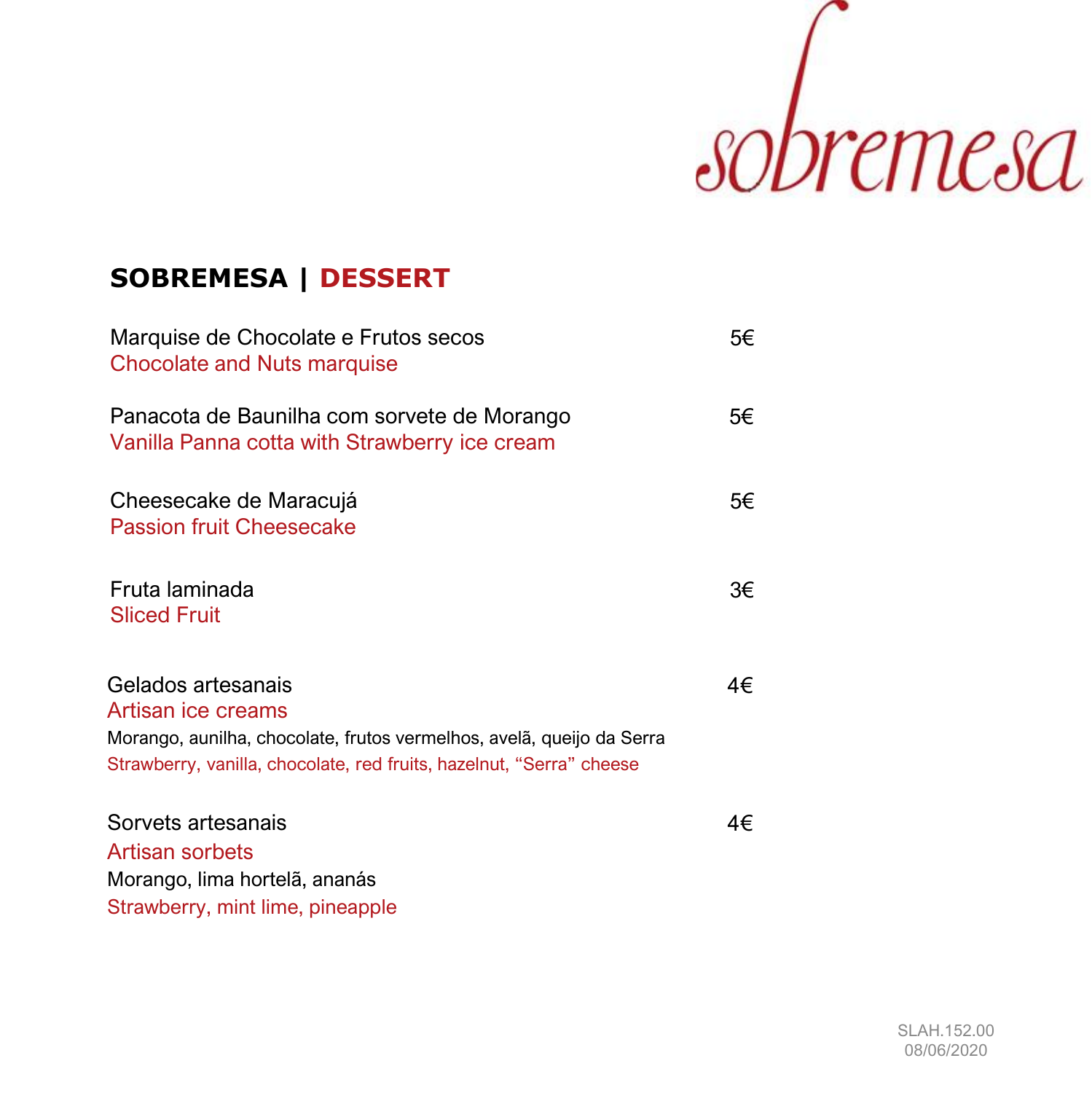# **BEBIDAS | SOFT DRINKS**

| Água com gás   Sparkling water                       | 2€    |
|------------------------------------------------------|-------|
| Agua sem gás   Mineral water (0,25cl)                | 1,50€ |
| Agua sem gás   Mineral water (1)                     | 2,50€ |
| Agua com gás limão   Sparkling water with lemon      | 2,50€ |
| Água tónica   Tonic water                            | 2,50€ |
| Coca-Cola                                            | 2,50€ |
| Seven Up                                             | 2,50€ |
| Ice tea                                              | 2,50€ |
| Sumos   Juices                                       | 2,50€ |
| laranja / maçã / ananás   orange / apple / pineapple |       |
| Sumo de laranja natural   Natural orange juice       | 5€    |
| Limonada natural   Natural lemonade                  | 4€    |



# **BEBIDAS QUENTES | HOT DRINKS**

| Café expresso   Espresso                | 2€    |
|-----------------------------------------|-------|
| Descafeinado   Decaffe                  | 2€    |
| Pingo   Espresso macchiato              | 2€    |
| Carioca   Watered-down espresso         | 1€    |
| Carioca de limão   Small lemon infusion | 2,50€ |
| Leite achocolatado  Chocolate milk      | 2,50€ |
| Cappuccino                              | 3€    |
| Chás e infusões   Teas & infusions      | 2€    |
| Meia de leite   Latte milk with coffe   | 2€    |
| <b>Irish Coffee</b>                     | 10€   |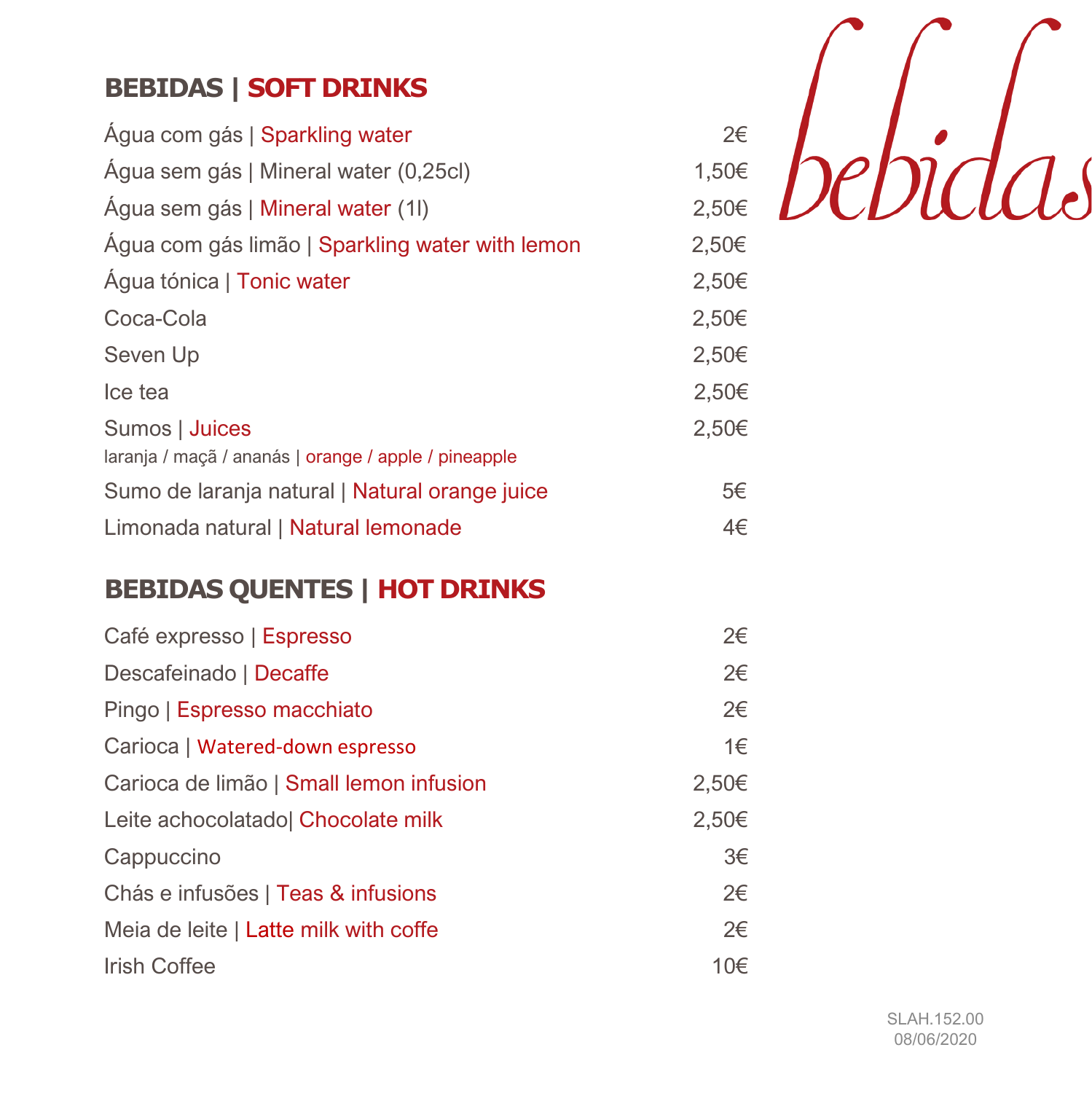# **CERVEJA | BEER**

| Fino                                                           | 2,50€ |
|----------------------------------------------------------------|-------|
| Beer by pression in a glass                                    |       |
| <b>Sagres</b>                                                  | 3,50€ |
| Sagres Bohemia                                                 | 3,50€ |
| Sagres sem Álcool                                              | 3,50€ |
| Panachê<br>Sagres light beer                                   | 2,50€ |
| Panachê<br>Shandy                                              | 2,50€ |
| Erdinger                                                       | 9€    |
| Lieffmans Fruitesse (cerveja frutada)<br><b>Fruity Beer</b>    | 5€    |
| Kostritzer                                                     | 9€    |
| <b>VINHO   WINE</b>                                            |       |
| Vinho a Copo (Branco ou Tinto)<br>Glass of Wine (White or Red) | 4€    |
| Sangria 1I (Branca ou Tinta)                                   | 18€   |

Sangria 1l (Branca ou Tinta) Sangria1l (White or Red)

# **VINHOS DO PORTO | PORTO WINE**

| Niepoort Extra Dry White | 5€  |
|--------------------------|-----|
| Niepoort Tawny           | 5€  |
| Niepoort 10 anos         | 8€  |
| Niepoort 20 anos         | 15€ |
| Niepoort L.B.V           | 8€  |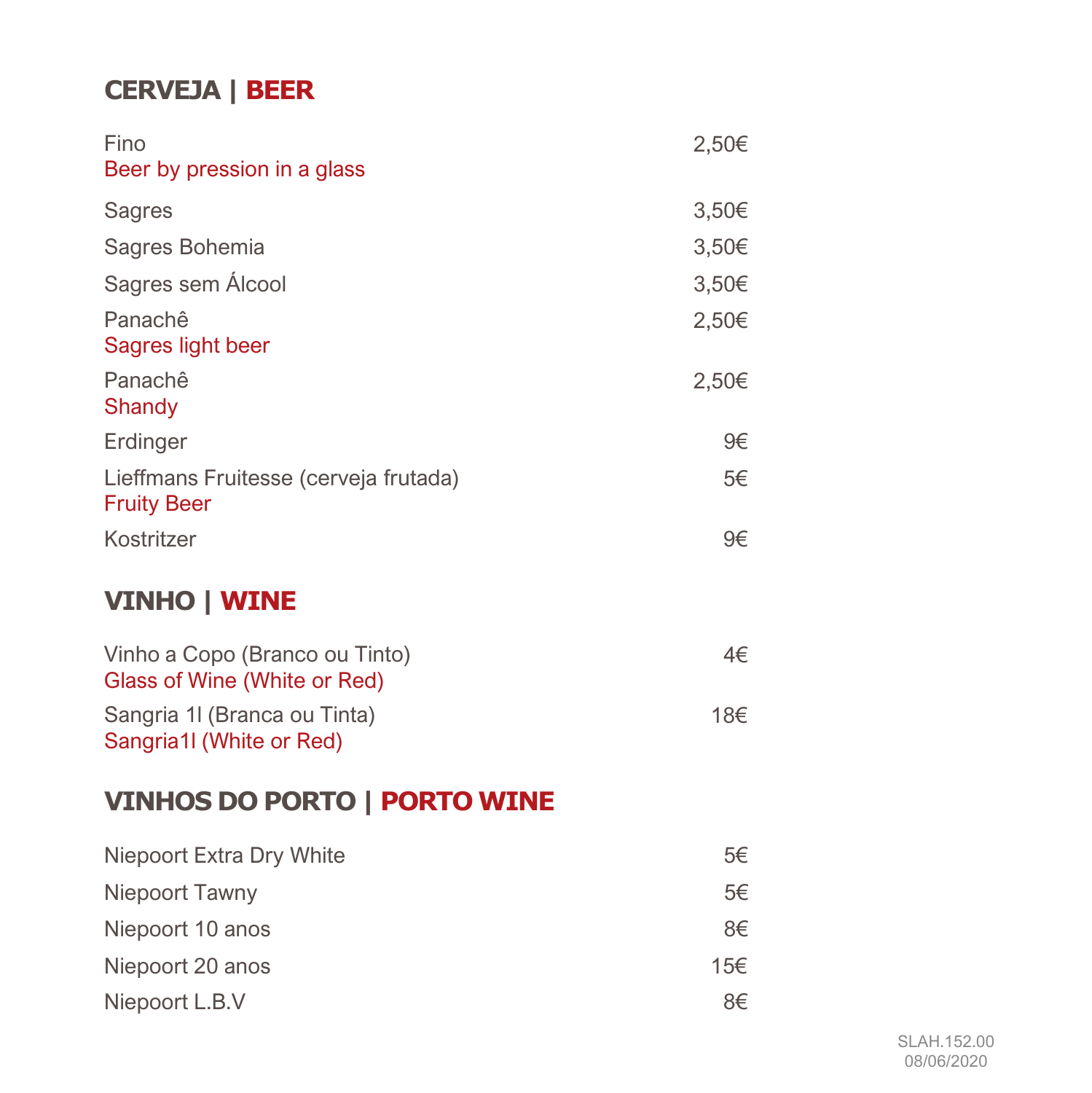### **VODKAS**

| <b>Belvedere</b>  | 10€ |
|-------------------|-----|
| <b>Grey Goose</b> | 10€ |
| Absolut           | 9€  |
| Eristoff          | 9€  |

# **VERMUTES | VERMOUTH, BITTERS**

| Ricardi        | 6€ |
|----------------|----|
| Campari        | 6€ |
| Martini Bianco | 5€ |
| Martini Rosso  | 5€ |

#### **GIN**

| <b>Tanqueray</b>      | 12€ |
|-----------------------|-----|
| <b>Bombay Saphire</b> | 13€ |
| <b>Big Boss</b>       | 15€ |
| Tangueray 10          | 13€ |
| <b>Nordes</b>         | 17€ |
| G Wines (floraison)   | 20€ |
| G Wines (novaison)    | 15€ |
| 50 Pounds             | 14€ |
| <b>Bulldog</b>        | 15€ |
| <b>Martin Miller</b>  | 16€ |
| <b>Gin Mare</b>       | 18€ |
| Monkey 47             | 23€ |
| Mombassa              | 13€ |
| <b>Hendricks</b>      | 15€ |
| Beefeater 24          | 15€ |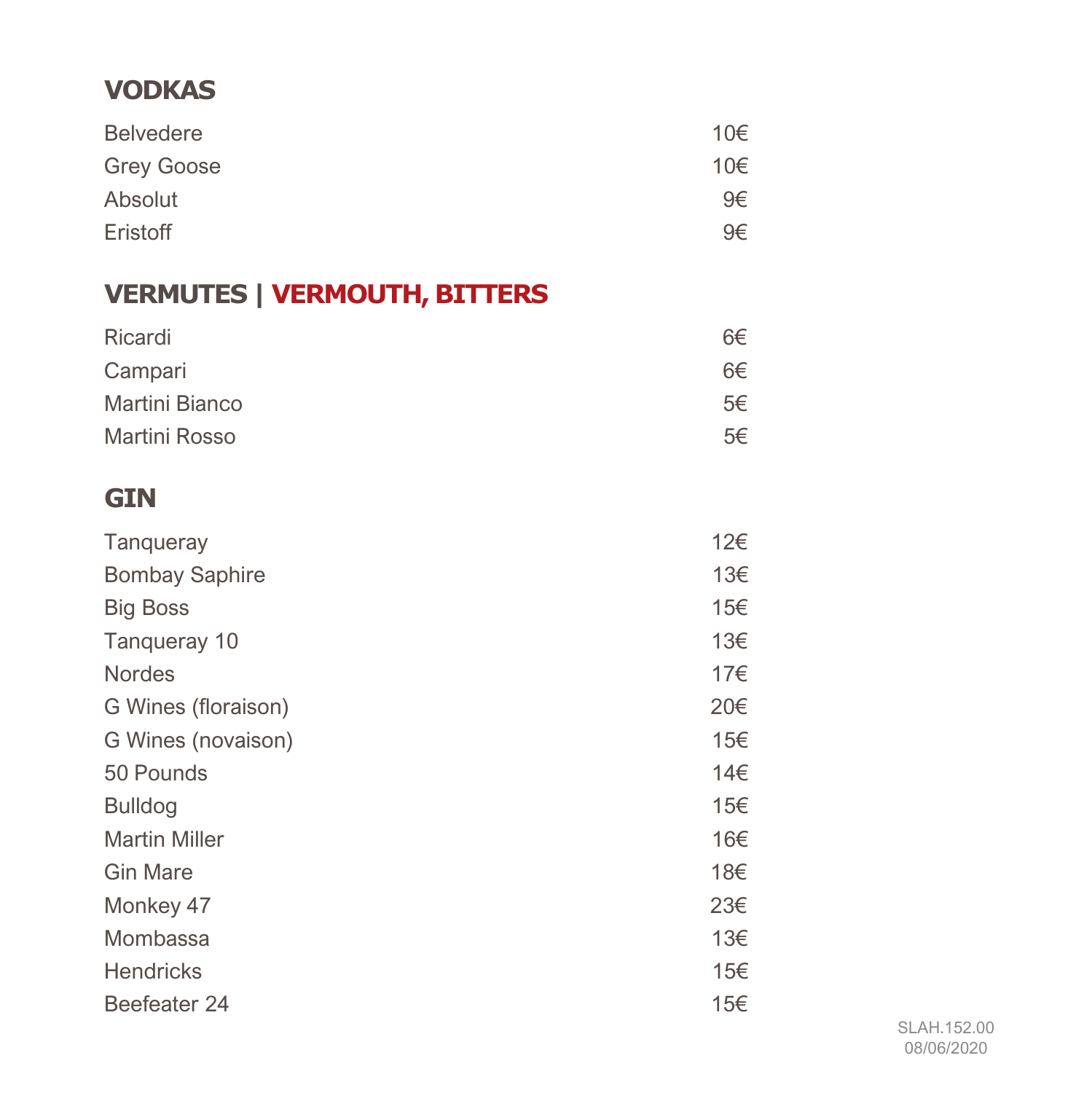## **RUM**

| Havannah   | 7€  |
|------------|-----|
| Havannah 7 | 10€ |
| Bacardi    | 9€  |
| Matusalem  | 10€ |

# **TEQUILLA**

| Jose Cuervo           | 9€  |
|-----------------------|-----|
| <b>Patron Classic</b> | 30€ |

# **LICORES | LIQUEURS**

| Licor Beirão        | 5€  |
|---------------------|-----|
| <b>Tia Maria</b>    | 6€  |
| <b>Gran Marnier</b> | 10€ |
| Cointreau           | 8€  |
| Amêndoa Amarga      | 5€  |
| <b>Baileys</b>      | 8€  |
| Drambuei            | 11€ |
| Limoncello          | 5€  |
| Malibu              | 8€  |

# **AGUARDENTES | BRANDY**

| Aliança             | 8€  |
|---------------------|-----|
| Crf                 | 8€  |
| Antiqua             | 10€ |
| Adega Velha XO      | 23€ |
| <b>Brandy Croft</b> | 5€  |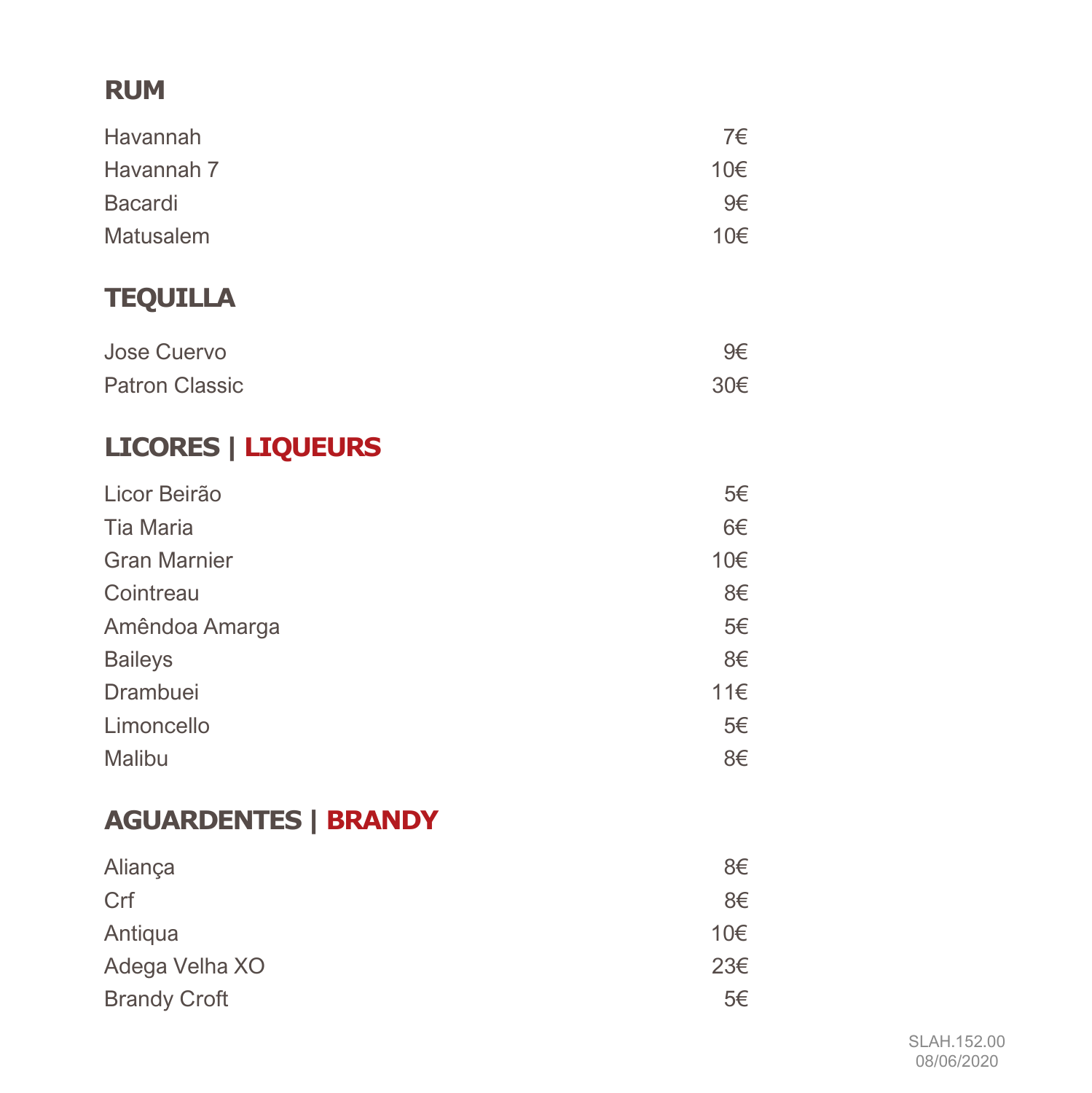## **COGNAC**

| Remy Martin V.S.O.P. | 15€ |
|----------------------|-----|
|----------------------|-----|

# **WHISKY NOVO | YOUNG WHISKY**

| <b>Cutty Sark</b>   | 7€  |
|---------------------|-----|
| J.W. Red Label      | 8€  |
| <b>Bushmills</b>    | 7€  |
| J.B.                | 7€  |
| <b>Jack Daniels</b> | 10€ |

# **WHISKY VELHO | OLD WHISKY**

| J.W. Black Label        | 10€ |
|-------------------------|-----|
| Cardhu                  | 15€ |
| The Balvenie Doublewood | 16€ |
| Talisker 10 anos        | 10€ |
| Laphroaig Quarter Cask  | 14€ |
| <b>Bulleit Shoulder</b> | 10€ |
| <b>Green Spot</b>       | 14€ |

### **COCKTAILS**

| <b>Art Cocktail</b>                                                                        | 9€ |
|--------------------------------------------------------------------------------------------|----|
| Vinho verde, campari, limão e hortelã<br>Green wine, campari, lemon and peppermint         |    |
| <b>Alexander Brandy</b><br>Brandy, creme de cacau e natas<br>Brandy, cocoa cream and cream | 7€ |
| Caipirinha<br>Cachaça, açúcar amarelo e lima<br>Sugar cane rum, brown sugar and lime       | 8€ |